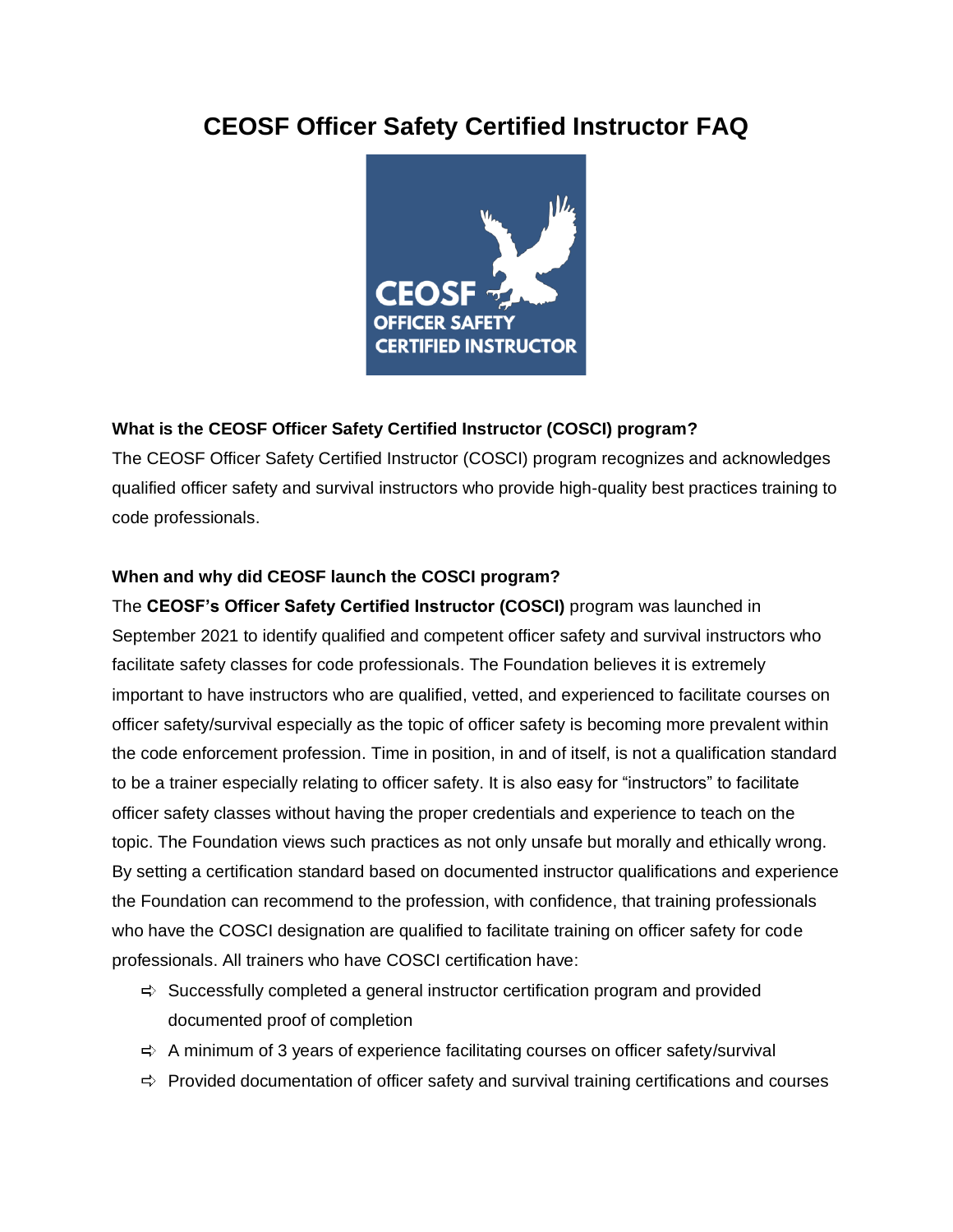- $\Rightarrow$  Endorsements from a Code Director, POST Director, or Law Enforcement Academy Director, or three references
- $\Rightarrow$  A commitment to continuing education regarding instructor development
- $\Rightarrow$  An unwavering passion for officer safety

## **What is the website to the COSCI?**

<https://www.codeofficersafety.org/COSCI>

## **Why should I apply to become a recognized CEOSF Officer Safety Certified Instructor?**

The benefits of being a member of this elite instructional cadre include:

- $\Rightarrow$  Receive an Identification card with the CEOSF seal documenting your CEOSF Officer Safety Certified Instructor status and expiration date
- $\Rightarrow$  Receive a CEOSF COSCI certificate, suitable for framing
- $\Rightarrow$  Post your picture and biographical information on your CEOSF Officer Safety Certified Instructor webpage with links back to your website and e-mail address
- $\Rightarrow$  Receive CEOSF Officer Safety Certified Instructor Program challenge coin
- $\Rightarrow$  Use the CEOSF Officer Safety Certified Instructor (COSCI) acronym on your business cards, letterhead, etc. Example: Justin Edson, CCEO, COSS, COSCI
- $\Rightarrow$  "Charter Member" status designated on ID card for the first 50 members
- $\Rightarrow$  You will be part of an elite officer safety training cadre where you can network with other officer safety trainers

# **What are the requirements to become an CEOSF Officer Safety Certified Instructor?**

CEOSF has established these 'best practice' standards for those interested in becoming nationally recognized and certified:

- Complete the CEOSF Officer Safety Certified Instructor (COSCI) Application and endorsement references.
- Submit a current resume outlining your specific officer safety/survival teaching and curriculum development experience indicating more than t**hree (3) years of training experience**.
- Submit your Code Director, POST Director, or Academy Director endorsement or **THREE (3)** letters of recommendation from Code Enforcement or Law Enforcement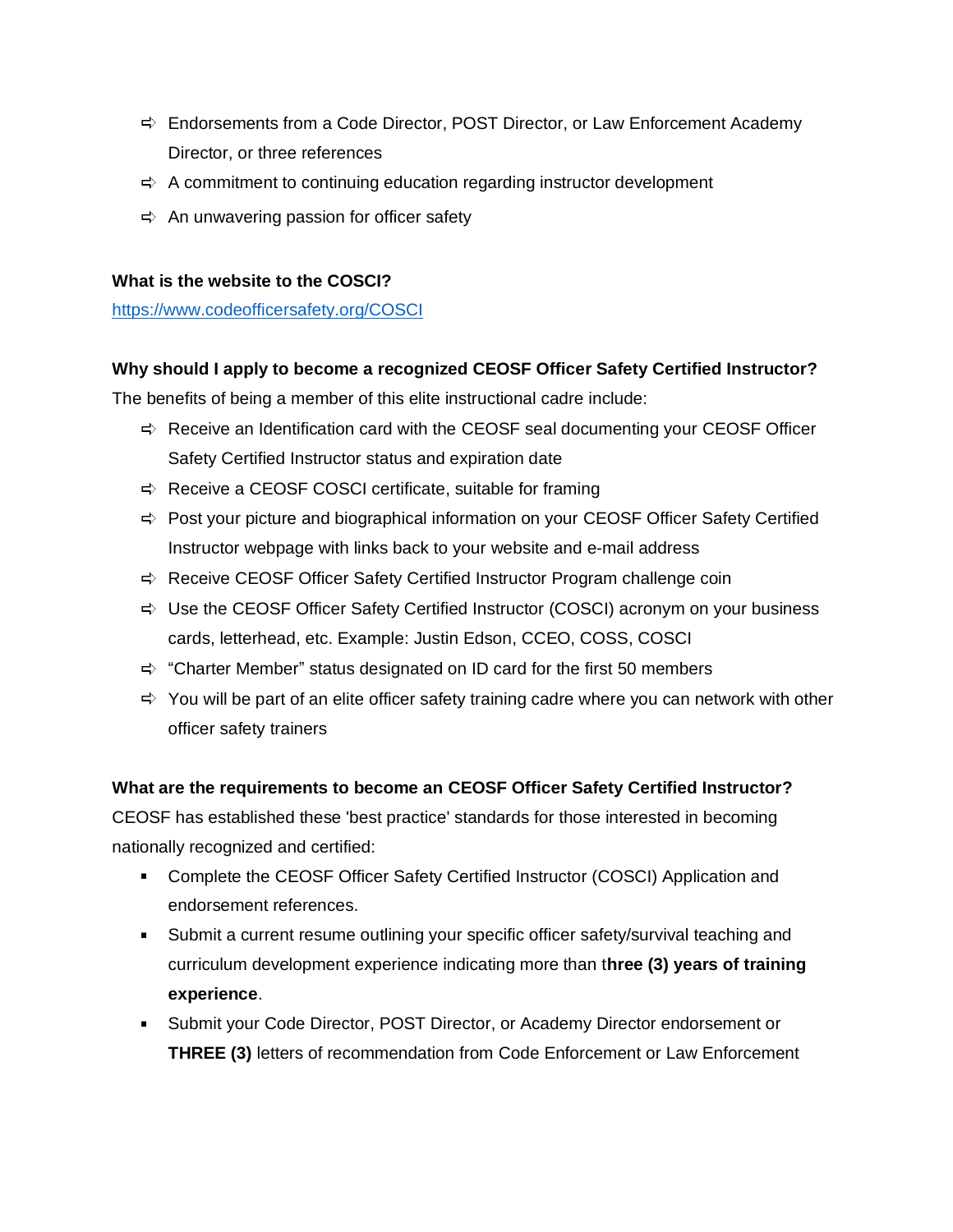attesting to your skills and abilities as an instructor who will be contacted during a background check

- Submit a completion certificate from a recognized Instructor level course indicating instructor certification.
- **Submit your \$150 annual COSCI Instructor Fee.**

# **How do I renew my instructor certification?**

- Complete renewal application.
- **Submit \$125 annual renewal fee.**
- Every three years, each COSCI Instructor must complete **SIX (6) hours of instructor training/development** continuing education to maintain certification. These training hours can come from attending conferences or training courses related to instructional development. Certificates of attendance are required.

## **What types of documents do I need to submit in my COSCI application?**

Instructors/developers should submit the following:

- **COSCI Application**
- Resume documenting more than 3 years of officer safety/survival training experience
- Code Director, POST, LE Director Endorsement OR Three Letters of Reference
- **Instructor Training Course Certificate or equivalent**
- **•** Officer safety/survival training certifications
- **Application fee**

## **How long will the process take?**

Allow up to 30 days for your information packet to be processed. After your credentials are verified, you will receive notification.

## **What does the COSCI Instructor Certification process cost?**

Currently there is a \$150 application fee for each instructor with a \$125 renewal fee.

## **How long is my certification current?**

Your COSCI Instructor Certification is current for ONE Year and is renewed by completing continuing education training courses in instructor presentation and/or development. This